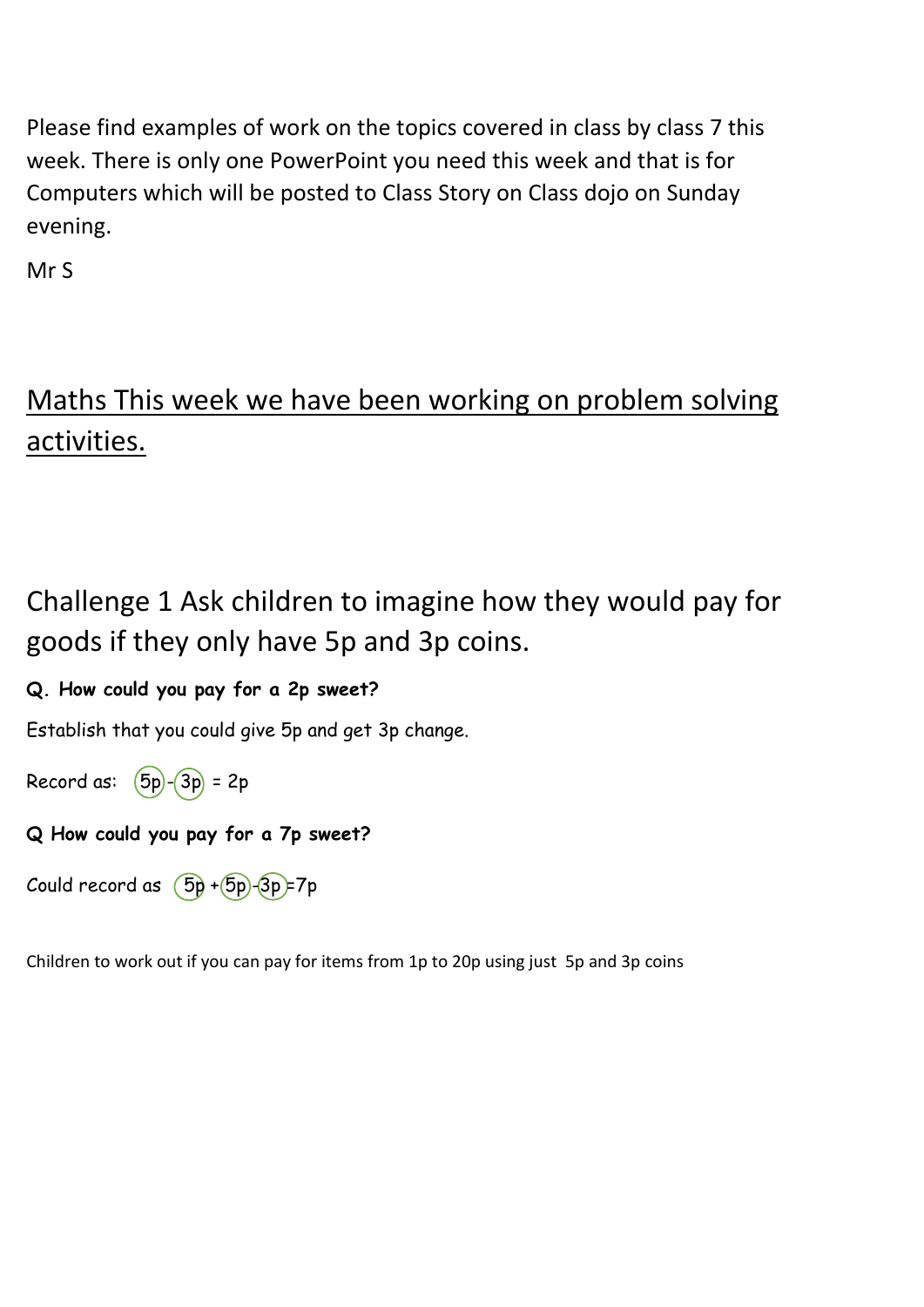### Challenge 2 Supermarket Shelve challenge



Can children work out how many different combinations there are for 4, 5 and 6 tins?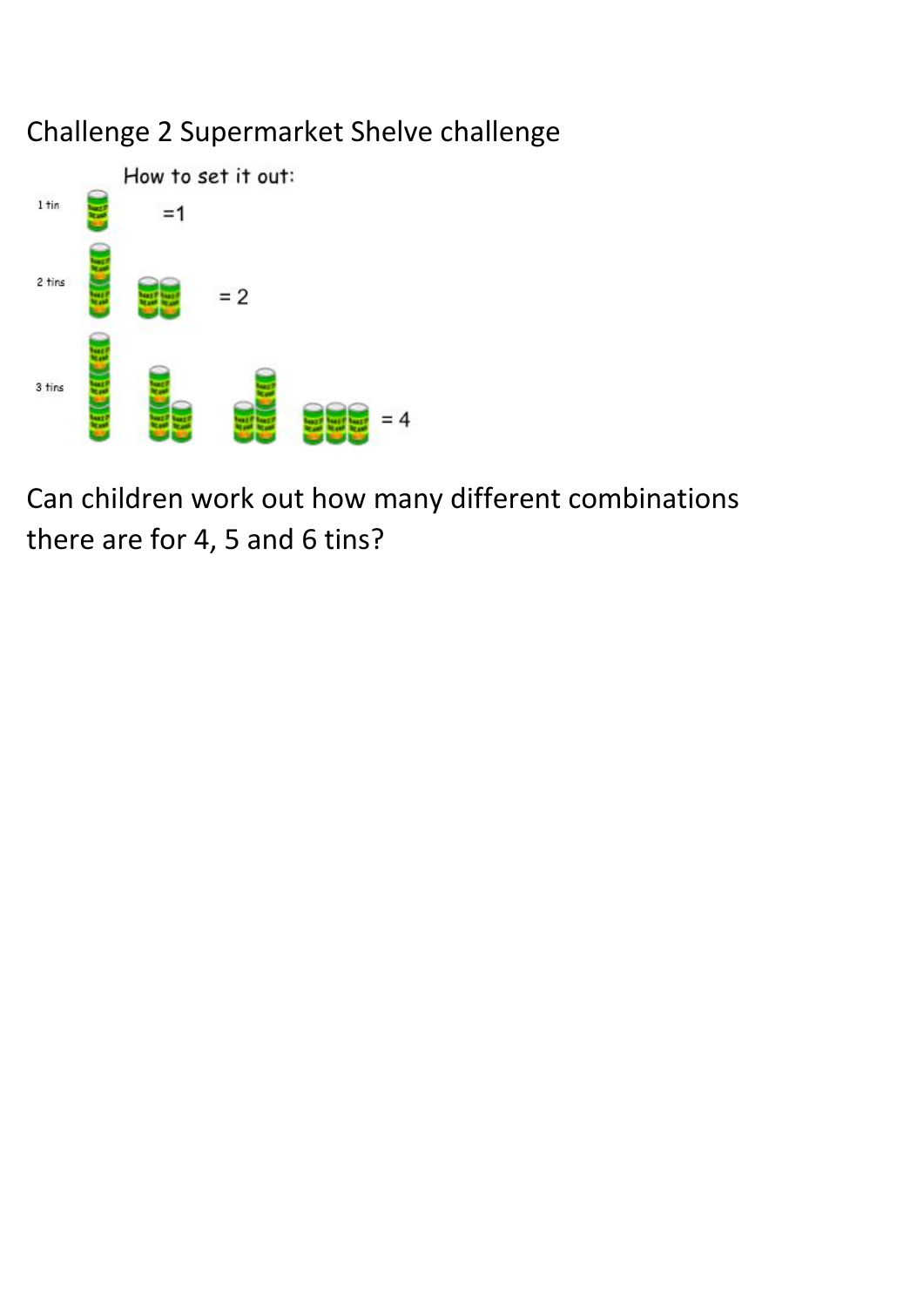# Challenge 3

## T Shirt and Short combinations.

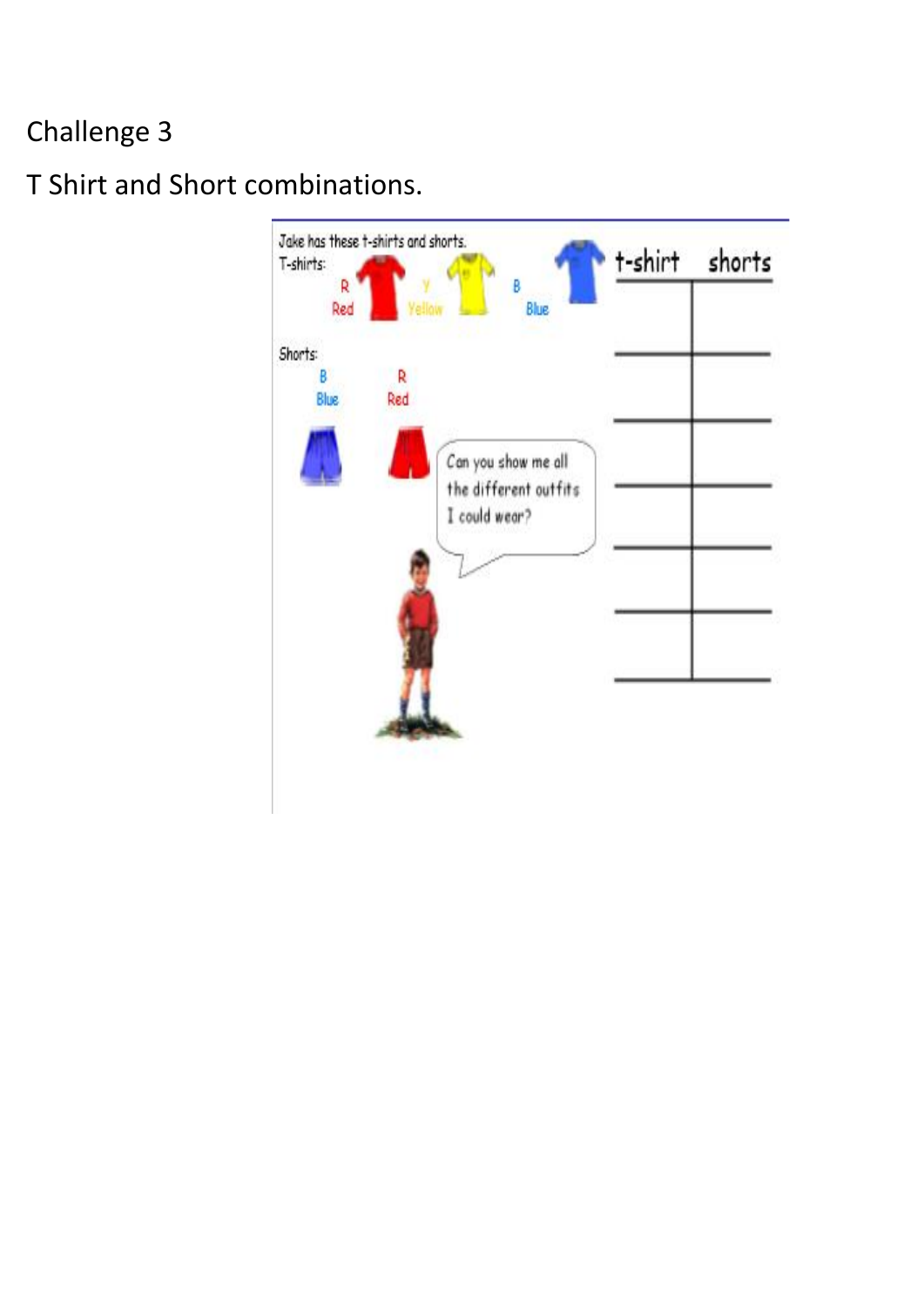#### **Challenge 4. Word and Money puzzle**

- 1. Write out the alphabet
- 2. Give each letter a value starting with  $a=£1$ ,  $B=£2$ ,  $C=£3$  up to  $z=£26$
- 3. How much is your Christian name worth?
- 4. If vowels are worth double money, how much is the name Angie worth?

5. Staying with double money for vowels, how much is your teacher worth, be careful how you answer this!!

6. What would be the most expensive day of the week? How much is this day worth? (remember vowels are worth double?)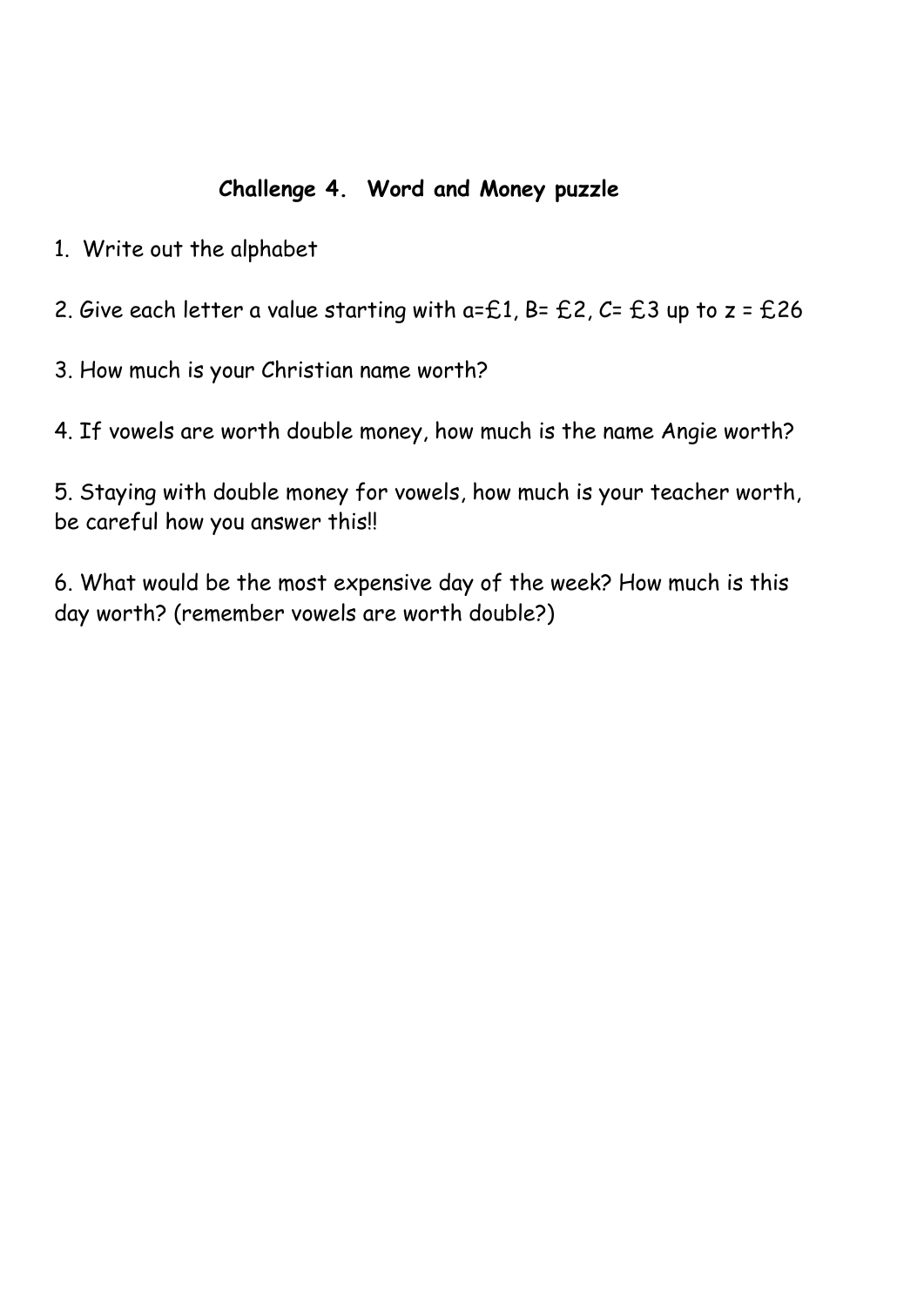## **Literacy**

Read the Poem the magic of the brain on the next sheet

 Over the week write your own version of the poem with the same format. Starting with 'Such a sight I saw' then 'Such a sound I heard' 'Such a smell I smelled'

 Here is an example of the first verse from a child in class.

> Such as sight I saw Elegant geese performing in the sky When one feather falls it dances as it dives Wisping me Away to a land with clear blue skies Such a sight I saw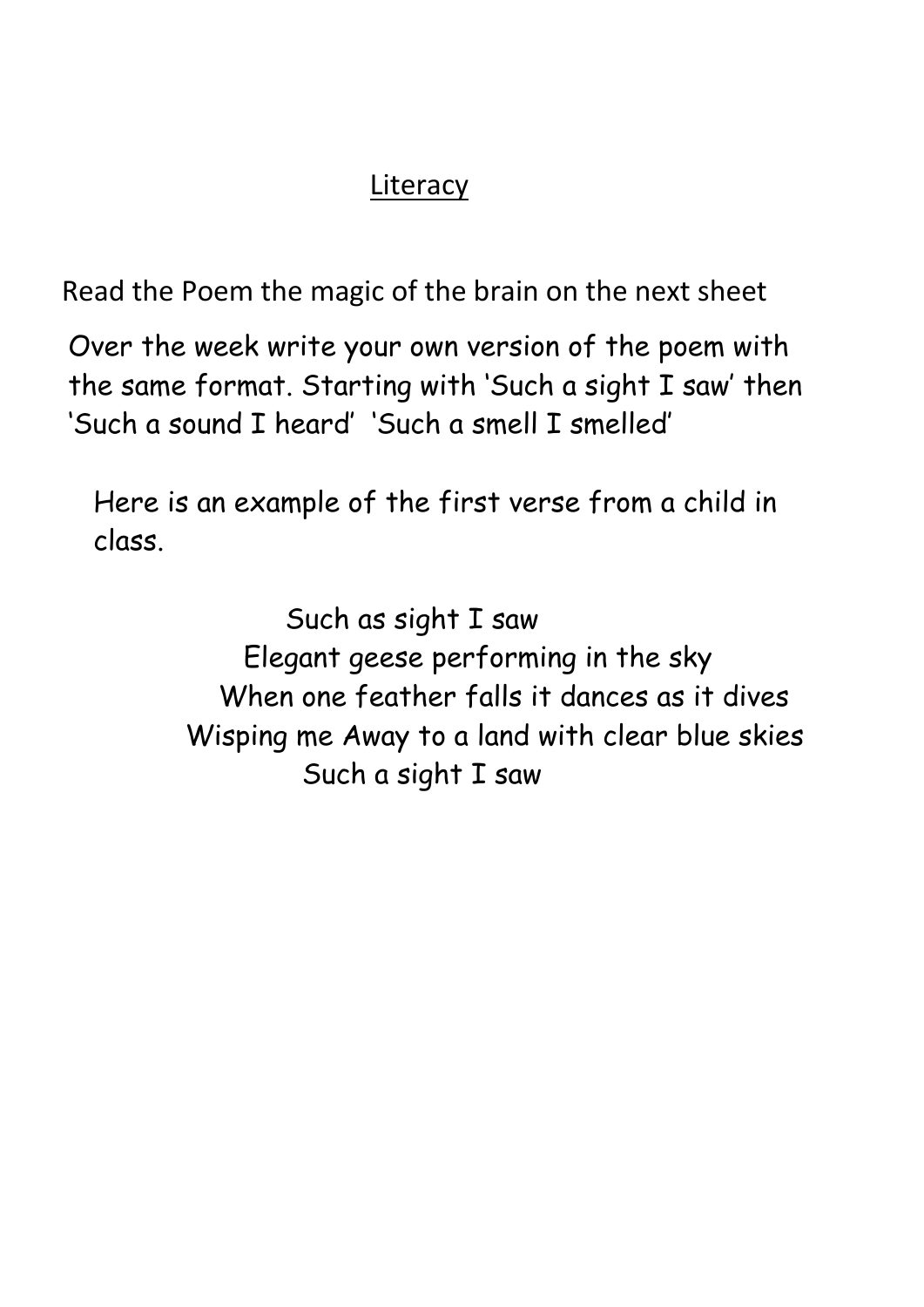#### The Magic of the Brain

Such a sight I saw: An eight-sided kite surging up into a cloud Its eight tails streaming out as if they were one. It lifted my heart as starlight lifts the head Such a sight I saw

And such a sound I heard. One bird through dim winter light as the day was closing Poured out a song suddenly from an empty tree. It cleared my head as water refreshes the skin Such a sound I heard.

Such a smell I smelled: A mixture of roses and coffee, of green leaf and warmth. It took me to gardens and summer and cities abroad, Memories of meetings as if my past friends were here Such a smell I smelled.

Such a soft fur I felt. It wrapped me around, soothing my winter-cracked skin, Not gritty or stringy or sweaty but silkily warm As my animal slept on my lap, and we both breathed content Such soft fur I felt.

Such food I tasted: Smooth-on-tongue soup, and juicy crackling of meat, Greens like fresh fields, sweet-on-your-palate peas, Jellies and puddings and fragrance of fruit they are made from Such good food I tasted.

Such a world comes in: Far world of the sky to breathe in through your nose Near world you feel underfoot as you walk on the land. Through your eyes and your ears and your mouth and your brilliant brain Such a world comes in.

Jenny Joseph